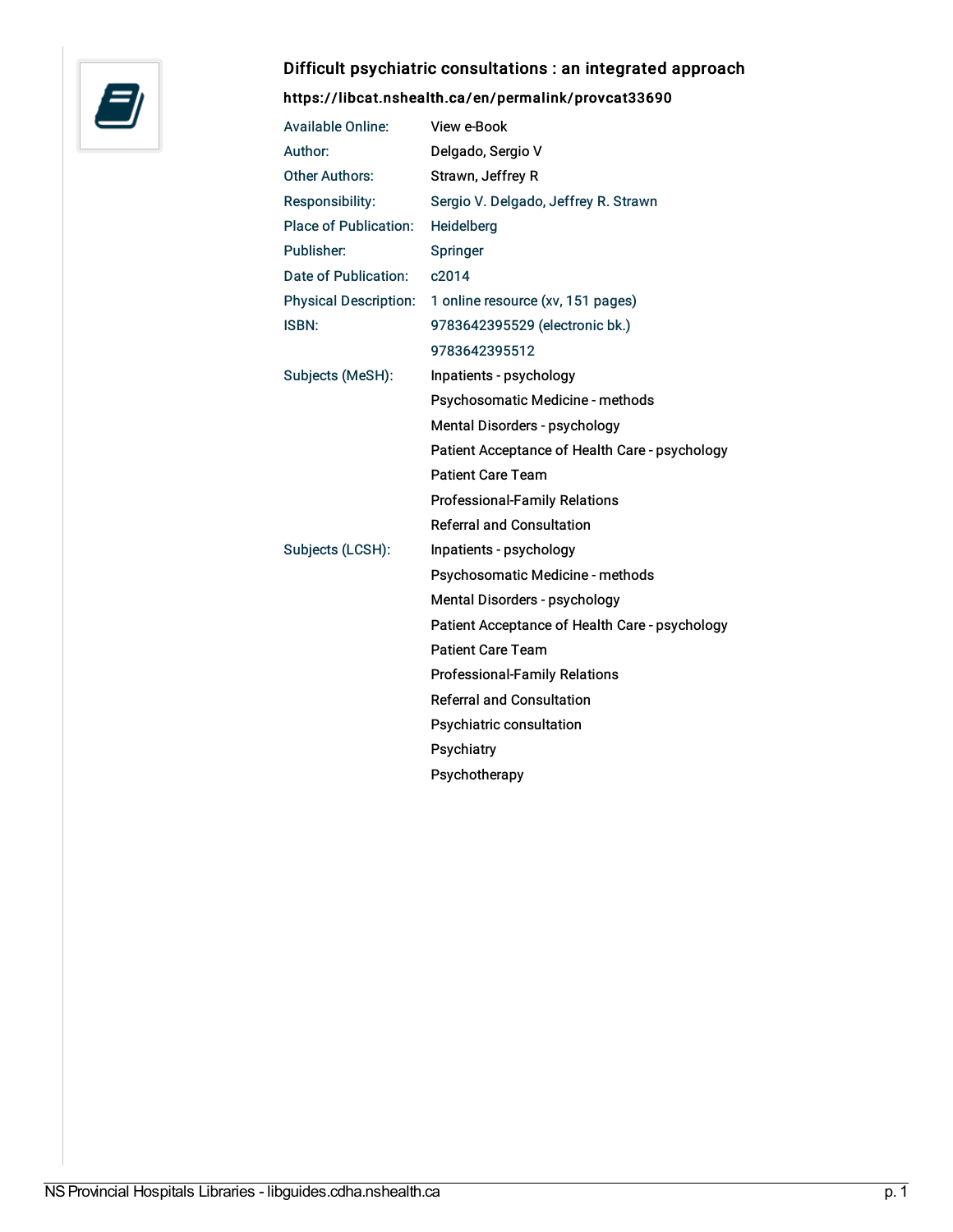| Abstract: | This innovative and important book describes a practical and clinically-<br>relevant approach to the 'difficult' psychiatric consultation. The authors<br>systematically examine psychodynamic theories, family systems<br>theories, and legal and ethical aspects of these consultations. Difficult<br>Psychiatric Consultations: An Integrated Approach is unique compared<br>to most psychiatric texts, in that it weaves traditional concepts in<br>understanding a person and their family with contemporary<br>developmental and relational concepts. The importance of these<br>concepts, when applied to the study of the complexities and the<br>interplay between patients, treatment teams and patients' families in<br>today's medical centers, is brought to life through rich, real-life clinical<br>examples. These powerful clinical vignettes allow the reader to put<br>himself in the psychiatric consultant's shoes as he navigates practical<br>interventions to improve the outcomes of 'difficult' consultations. To<br>that end, the authors provide tables to outline pre and post diagnosis<br>observable patterns of the parties involved in the psychiatric<br>consultation. This book has much to offer to general psychiatrists,<br>child and adolescent psychiatrists, psychiatric residents, psychologists,<br>nurse practitioners and social workers. |
|-----------|----------------------------------------------------------------------------------------------------------------------------------------------------------------------------------------------------------------------------------------------------------------------------------------------------------------------------------------------------------------------------------------------------------------------------------------------------------------------------------------------------------------------------------------------------------------------------------------------------------------------------------------------------------------------------------------------------------------------------------------------------------------------------------------------------------------------------------------------------------------------------------------------------------------------------------------------------------------------------------------------------------------------------------------------------------------------------------------------------------------------------------------------------------------------------------------------------------------------------------------------------------------------------------------------------------------------------------------------------------------------------------------|
| Contents: | Integrating theoretical paradigms - The patient - The family - The<br>treatment team - Ethical and medicolegal issues - The culture - The<br>clinical presentation.                                                                                                                                                                                                                                                                                                                                                                                                                                                                                                                                                                                                                                                                                                                                                                                                                                                                                                                                                                                                                                                                                                                                                                                                                    |
| Format:   | e-Book                                                                                                                                                                                                                                                                                                                                                                                                                                                                                                                                                                                                                                                                                                                                                                                                                                                                                                                                                                                                                                                                                                                                                                                                                                                                                                                                                                                 |
| Location: | Online                                                                                                                                                                                                                                                                                                                                                                                                                                                                                                                                                                                                                                                                                                                                                                                                                                                                                                                                                                                                                                                                                                                                                                                                                                                                                                                                                                                 |
|           |                                                                                                                                                                                                                                                                                                                                                                                                                                                                                                                                                                                                                                                                                                                                                                                                                                                                                                                                                                                                                                                                                                                                                                                                                                                                                                                                                                                        |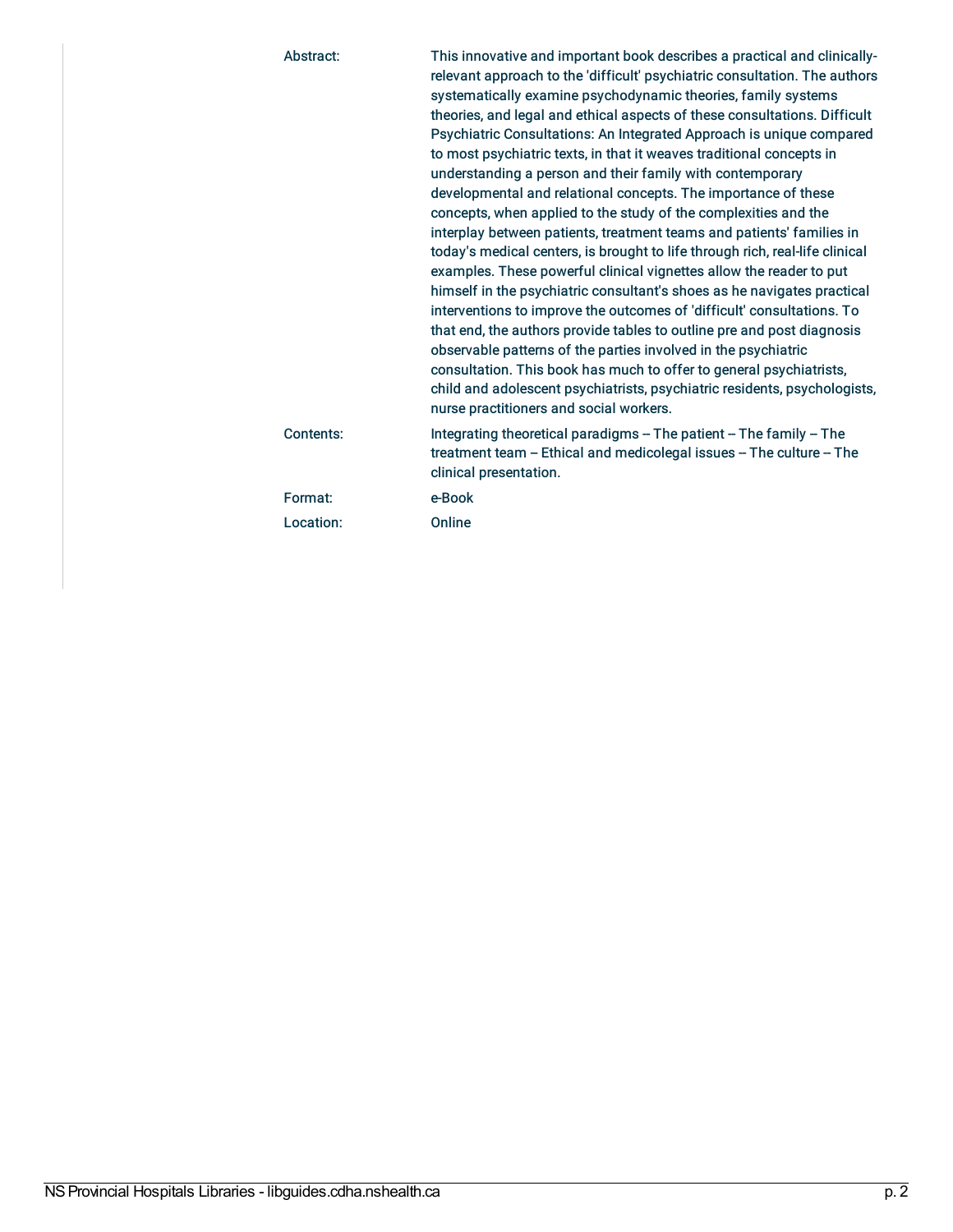

#### About the 'End of Treatment' Bell

## <https://libcat.nshealth.ca/en/permalink/chpams37224>

| <b>Available Online:</b>     | <b>View Pamphlet</b>                                                                                                                                                                                                                                                                                                                                                                                                                                                            |
|------------------------------|---------------------------------------------------------------------------------------------------------------------------------------------------------------------------------------------------------------------------------------------------------------------------------------------------------------------------------------------------------------------------------------------------------------------------------------------------------------------------------|
| <b>Corporate Author:</b>     | IWK. Hematology / Oncology                                                                                                                                                                                                                                                                                                                                                                                                                                                      |
|                              | <b>IWK. Nephrology</b>                                                                                                                                                                                                                                                                                                                                                                                                                                                          |
| <b>Place of Publication:</b> | Halifax, NS                                                                                                                                                                                                                                                                                                                                                                                                                                                                     |
| Publisher:                   | <b>IWK Health Centre</b>                                                                                                                                                                                                                                                                                                                                                                                                                                                        |
| Date of Publication:         | 2020                                                                                                                                                                                                                                                                                                                                                                                                                                                                            |
| Format:                      | Pamphlet                                                                                                                                                                                                                                                                                                                                                                                                                                                                        |
| Language:                    | English                                                                                                                                                                                                                                                                                                                                                                                                                                                                         |
| <b>Physical Description:</b> | 1 electronic document : digital, PDF file                                                                                                                                                                                                                                                                                                                                                                                                                                       |
| Subjects (MeSH):             | Hospitalization                                                                                                                                                                                                                                                                                                                                                                                                                                                                 |
|                              | Inpatients - psychology                                                                                                                                                                                                                                                                                                                                                                                                                                                         |
|                              | Psychology, Child                                                                                                                                                                                                                                                                                                                                                                                                                                                               |
| Subjects (LCSH):             | Child psychology                                                                                                                                                                                                                                                                                                                                                                                                                                                                |
|                              | Children-Hospital care                                                                                                                                                                                                                                                                                                                                                                                                                                                          |
|                              | Hospital patients--Psychology                                                                                                                                                                                                                                                                                                                                                                                                                                                   |
| Abstract:                    | The Hematology, Oncology and Nephrology service at the IWK<br>recognizes that the journey of a life-threatening illness is a hard one,<br>with many challenges and adjustments along the way. Because of this,<br>the team has an 'End of Treatment' bell. The bell is there for children<br>and youth to ring at milestone moments. Ringing the bell means that a<br>child or youth has finished their course of treatment and is ready for the<br>next chapter of their life. |
| <b>Responsibility:</b>       | <b>IWK Hematology / Oncology, Halifax, NS</b>                                                                                                                                                                                                                                                                                                                                                                                                                                   |
| <b>Pamphlet Number:</b>      | PL-1130                                                                                                                                                                                                                                                                                                                                                                                                                                                                         |
| Zone:                        | <b>All Zones</b>                                                                                                                                                                                                                                                                                                                                                                                                                                                                |